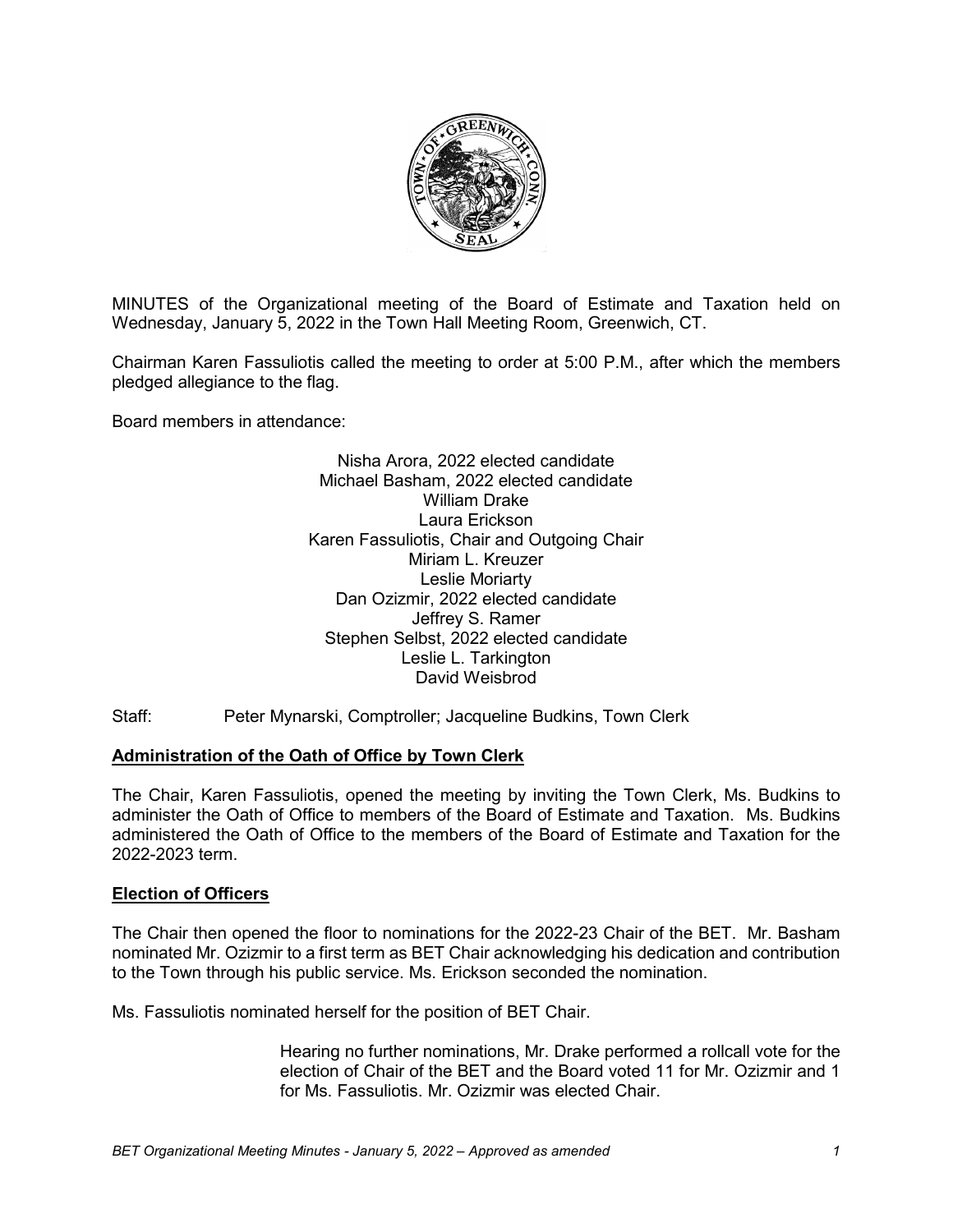Having been elected to serve as the Chair of the Board of Estimate and Taxation, Mr. Ozizmir took his position as the presiding officer of the meeting. He thanked the outgoing Chair, Ms. Fassuliotis, for her distinguished service under challenging conditions.

Mr. Ozizmir nominated Mr. Basham as a candidate for the Vice Chairman of the Board of Estimate and Taxation acknowledging his RTM experience and background in the finance industry.

> Hearing no further nominations, Mr. Ozizmir made a motion, seconded by Mr. Weisbrod, to elect Mr. Basham as BET Vice Chair. The Board voted 11-0-0 in favor of the motion. (No vote: Fassuliotis)

Ms. Tarkington nominated Ms. Arora as a candidate for Clerk of the Board of Estimate and Taxation praising her professional and volunteer experience.

> Hearing no further nominations, Ms. Tarkington made a motion to elect Ms. Arora as BET Clerk. Motion seconded by Ms. Kreuzer. The Board voted 11-0-0 in favor of the motion. (No vote: Fassuliotis)

#### **Board's Biennial Appointment of Comptroller**

Ms. Arora offered the following Resolution, seconded by Mr. Ramer, to reappoint Mr. Mynarski as Comptroller; the Board of Estimate and Taxation voted unanimously to approve:

**Resolved** that the Board of Estimate and Taxation appoints Peter Mynarski as the Comptroller for a two-year term effective January 5, 2022 and terminating on the date of the first meeting of the Board of Estimate and Taxation in January, 2024. The appointment shall be subject to the provisions of Article 1, Section 11 of the Town Charter.

The Board voted 12-0-0 to reappoint Mr. Peter Mynarski as Comptroller for a two-year term effective January 5, 2022 and terminating on the date of the first meeting of the Board of Estimate and Taxation in January, 2024. Motion carried.

#### **Board's Biennial Appointment of Assessor**

Ms. Arora offered the following Resolution, seconded by Ms. Moriarty to reappoint Ms. Elliot as Assessor; the Board of Estimate and Taxation voted unanimously to approve:

**Resolved** that the Board of Estimate and Taxation appoints Lauren Elliott as the Assessor for a two-year term effective January 5, 2022 and terminating on the date of the first meeting of the Board of Estimate and Taxation in January, 2024. The appointment shall be subject to the provisions of Article 17, Section 293-(b) of the Town Charter.

The Board voted 12-0-0 to reappoint Ms. Lauren Elliott as Assessor for a two-year term effective January 5, 2022 and terminating on the date of the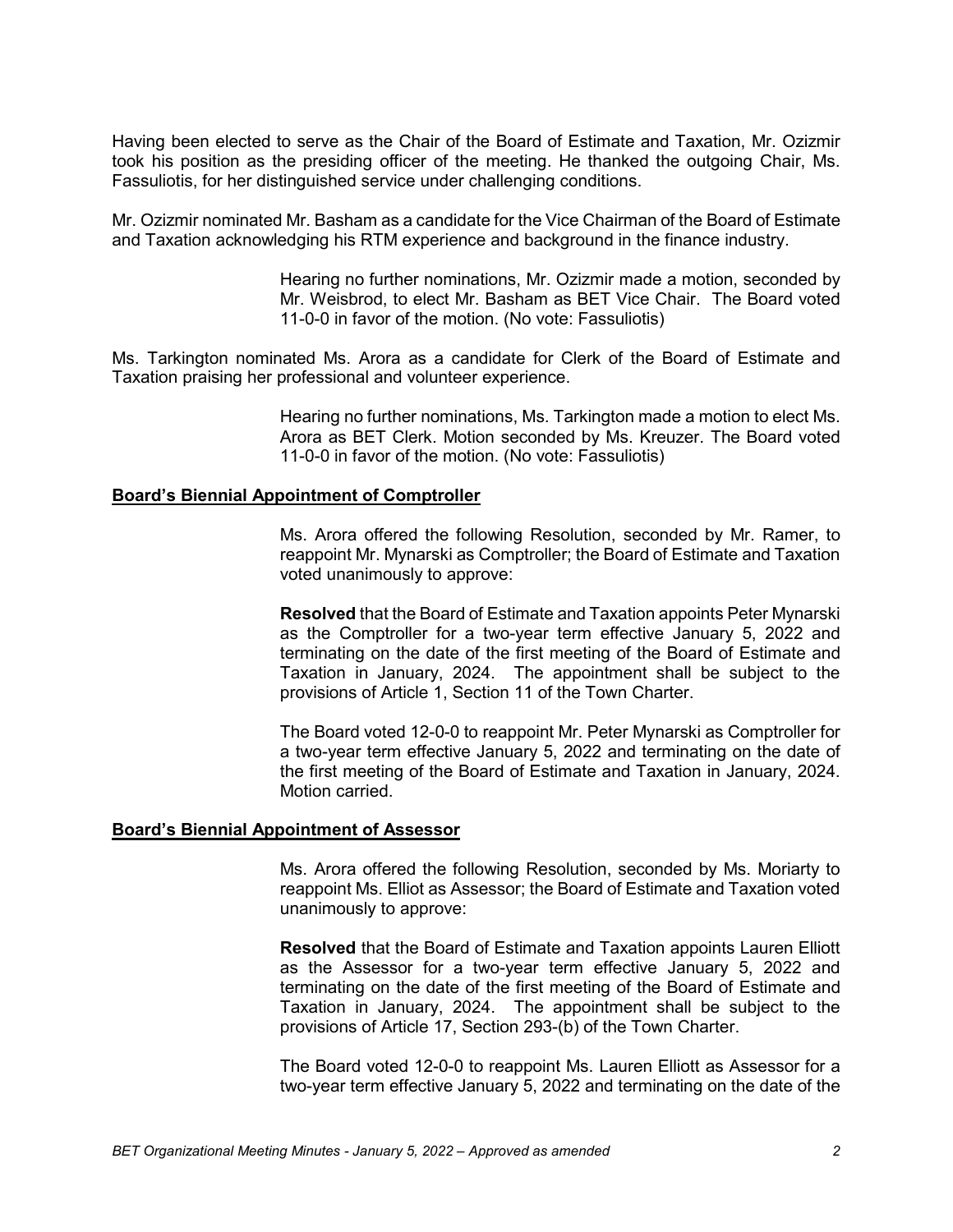first meeting of the Board of Estimate and Taxation in January, 2024. Motion carried.

## **Chairman's Appointment of Members to Standing Committees and Liaison Assignments for 2022 – 2024 Term**

# **Mr. Ozizmir announced that the following Committee appointments and assignments were based after prior consultation with his own caucus and with Ms. Moriarty, as Minority caucus leader, as well as on BET members experience and interests.**

| <b>Standing Committees (Bold Denotes Chair)</b>                                   | <b>Members</b>                        |
|-----------------------------------------------------------------------------------|---------------------------------------|
| Audit                                                                             | Basham, Drake, Ramer, Weisbrod        |
| <b>Budget</b>                                                                     | Arora, Erickson, Moriarty, Tarkington |
| <b>Human Resources</b>                                                            | Drake, Kreuzer, Ozizmir, Selbst       |
| Investments                                                                       | Basham, Drake, Kreuzer, Weisbrod      |
| Law                                                                               | <b>Fassuliotis, Selbst</b>            |
| Policy/Procedure                                                                  | Drake, Selbst                         |
| Liaison                                                                           | <b>Members</b>                        |
| Assessor                                                                          | Ramer, Tarkington                     |
| CIP - Capital Improvement                                                         | Basham, Weisbrod                      |
| <b>CD Block Grant</b>                                                             | Drake, Selbst                         |
| Comptroller                                                                       | Moriarty, Ozizmir                     |
| <b>DPW</b>                                                                        | Erickson, Tarkington                  |
| Education                                                                         | Arora, Moriarty                       |
| <b>Information Technology</b>                                                     | Arora, Weisbrod                       |
| <b>Nathaniel Witherell</b>                                                        | Drake, Erickson                       |
| Parks & Recreation                                                                | Basham, Kreuzer                       |
| <b>Public Safety</b>                                                              | Ozizmir, Weisbrod                     |
| Retirement Board (OPEB)                                                           | Drake, Kreuzer                        |
| <b>Special Projects</b>                                                           | <b>Members</b>                        |
| Special Project Teams may be appointed from time to time by the Chair of the BET. |                                       |
| ARP                                                                               | Moriarty, Ramer, Tarkington           |
| Cohen Eastern Greenwich CC                                                        | <b>Fassuliotis</b>                    |
| <b>Labor Contracts</b>                                                            | Ozizmir, Ramer                        |
| <b>Island Beach Lot Development</b>                                               | Weisbrod                              |

Mr. Ozizmir expressed thanks to members of the BET in advance for their cooperation, understanding and support fulfilling assignments. Additional appointments may be made to the First Selectman's Committees in the future.

### **CHAIRMAN'S REPORT**

Mr. Ozizmir called on Ms. Moriarty, as the minority caucus Chair, to make some remarks. Ms. Moriarty offered congratulations on the new roles that BET members would be assuming, and new ideas and approaches they will offer.

Mr. Ozizmir stated that he looked forward to discussion and debates from dedicated volunteers